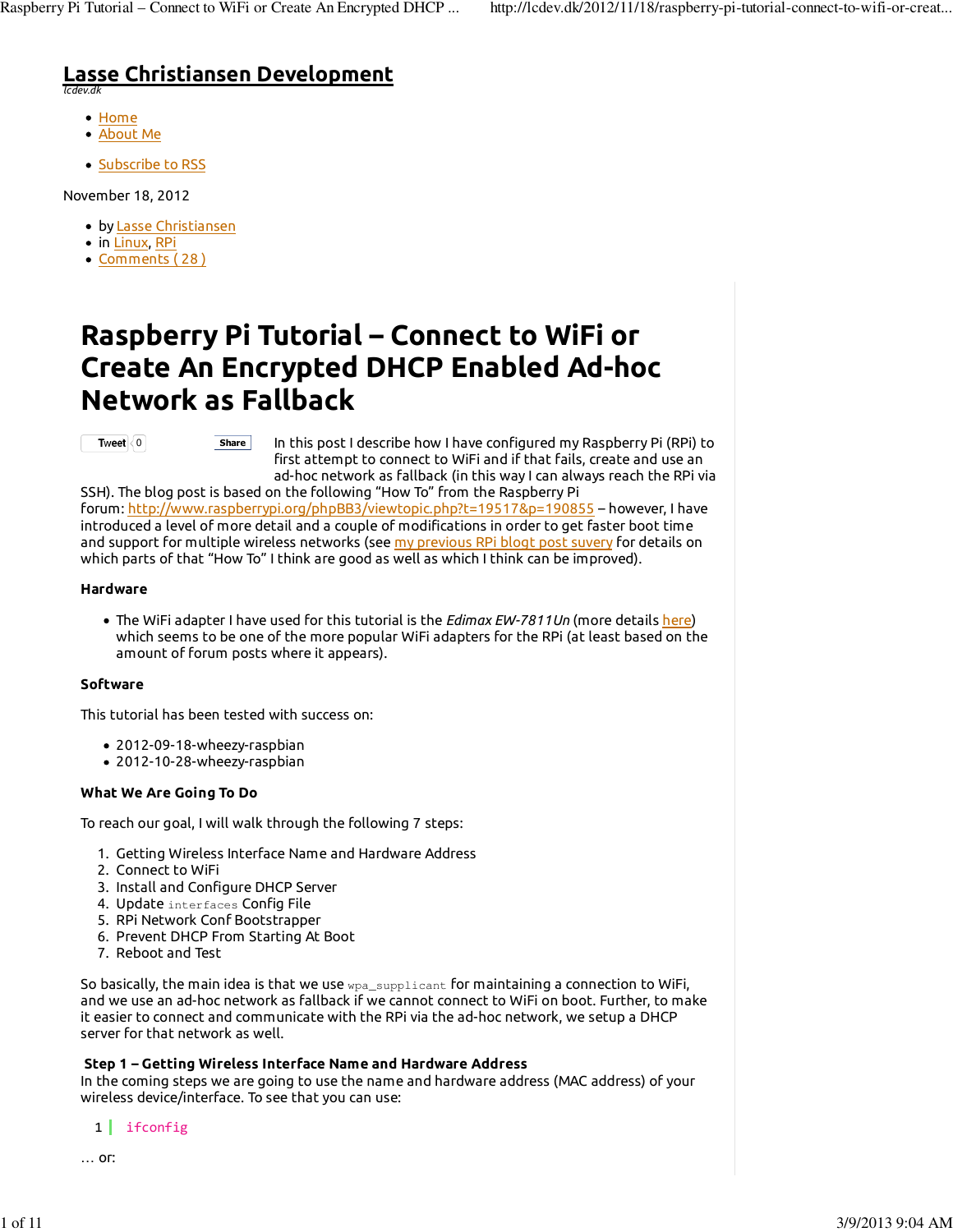# 1 iwconfig

The name of my wireless interface is: wlan0

… and the pattern of its hardware address is: 00:aa:11:bb:22:cc

## **Step 2 – Connect to WiFi**

First of all, use  $wp_{a_c}$ cli or the "WiFi Config" GUI in lxde to setup any WiFi connections on the RPi.

The GUI is self-explanatory, but the command line approach can be a bit tricky if you don't know where to start. Based on:

- http://sirlagz.net/2012/08/27/how-to-use-wpa\_cli-to-connect-to-a-wireless-network/
- http://superuser.com/a/341440/127795

… the steps are:

Open the command line interface (cli) for wpa\_supplicant:

1 | wpa cli

Make it scan for networks:

 $1 \mid \cdot \rangle$  scan

List the results:

 $1$  > scan\_results

From the list of networks, you should be able to see the SSID of the network you are going to connect to. If that is the case, we are now going to add that network to  $_{\text{wpa\_support}}$ . Make sure to note the number returned by the  $\text{add\_network}$  command as that identifies the new network (if you forget, you can use list\_networks to view the list of networks known to wpa\_supplicant):

1  $2<sup>1</sup>$ > add\_network 0

Then we need to tell about the SSID and the WPA/WPA2 key of the network:

```
1
2
> set_network 0 psk "myKey"
   > set_network 0 ssid "mySSID"
```
I have seen some guides saying that at this point, wpa\_supplicant should automatically start connecting to the specified network, however, that is not what I have experienced. So, if wpa\_supplicant does not automatically start to connect after pressing the commands above, use the following command to "force" it to connect:

 $1 \rightarrow$  enable network 0

Then, in order to persist the settings, we type:

 $1 \rightarrow$  save config

And finally, we quit the wpa\_cli:

 $1 \rightharpoonup$  quit

At this point, you should be connected to the desired WiFi.

If not, you might need to request an IP-address from the DHCP server on the WiFi network using:

1 sudo dhclient -1 wlan0

### **Step 3 – Install and Configure DHCP Server**

Next, we are going to install the isc-dhcp-server DHCP server using apt:

```
1
2
   sudo apt‐get update
   sudo apt‐get install isc‐dhcp‐server
```
The installation itself should go smoothly, however, when the DHCP server is started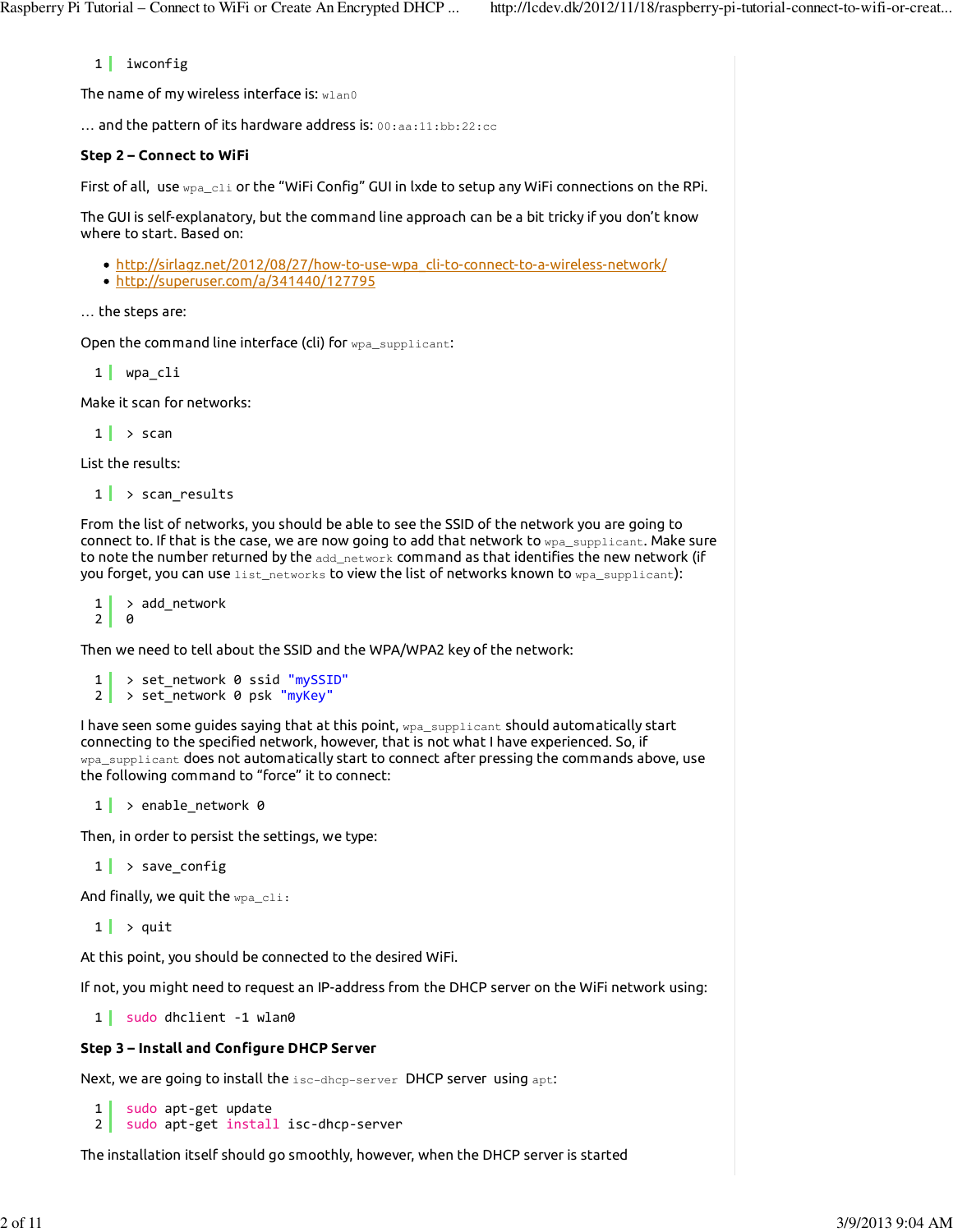automatically after the installation it will probably report a failure saying that it is *"Not configured to listen on any interface"* - which makes sense as we haven't configured it yet. This error message is seen by taking a look at /var/log/syslog btw. When the installation is done, we need to configure some defaults for the DHCP server for when it is started: The only change we need to do in this file is to add the name of our wireless interface to the INTERFACES setting, like: In this way, we specify that we want the DHCP server to serve DHCP requests on the interface: wlan0 Next up is the config file for the DHCP server: My config file looks like this – see the added comments for details: **Step 4 – Update interfaces Config File** In this step we are going to configure the network interface configuration information: My interfaces file looks like this (see the added comments for details): **Step 5 – RPi Network Conf Bootstrapper** In this step we are going to do a bit of bash scripting in order to the tell RPi to create an ad-hoc network if it cannot connect and obtain an IP-address from one of our already known WiFi networks. We want this code to be executed when the RPi has booted and "is ready for use", so we use 1 sudo nano /etc/default/isc-dhcp-server 1  $\mathfrak{p}$ 3 INTERFACES="wlan0" # On what interfaces should the DHCP server (dhcpd) serve DHCP requests? # Separate multiple interfaces with spaces, e.g. "eth0 eth1". 1 sudo nano /etc/dhcp/dhcpd.conf 1 2 3 4 5 6 7 8 9 10 11 12 13 14 15 16 17 18  $D$ HCPDARGS=wlan $\theta$ ; #args for the dhcpd daemon  $\rightarrow$  limit DHCP to the wlan $\theta$  inter default‐lease‐time 600; max‐lease‐time 7200; option subnet‐mask 255.255.255.0; option broadcast‐address 10.0.0.255; option domain‐name "RPi‐network"; option routers 10.0.0.1; #default gateway subnet 10.0.0.0 netmask 255.255.255.0 { range 10.0.0.2 10.0.0.20; #IP range to offer } #static IP‐assignment host myLaptop { hardware ethernet 11:aa:22:bb:33:cc; fixed‐address 10.0.0.100; } 1 sudo nano /etc/network/interfaces 1  $\mathfrak{p}$ 3 4 5 6 7 8 9 10 11 12 13 # start interfaces upon start of the system auto lo wlan0 # register loopback interface iface lo inet loopback # use dhcp and allow interface to be started when kernel detects a hotplug e allow‐hotplug eth0 iface eth0 inet dhcp # use manual ip configuration for wlan0 interface and allow hotplug as well allow‐hotplug wlan0 iface wlan0 inet manual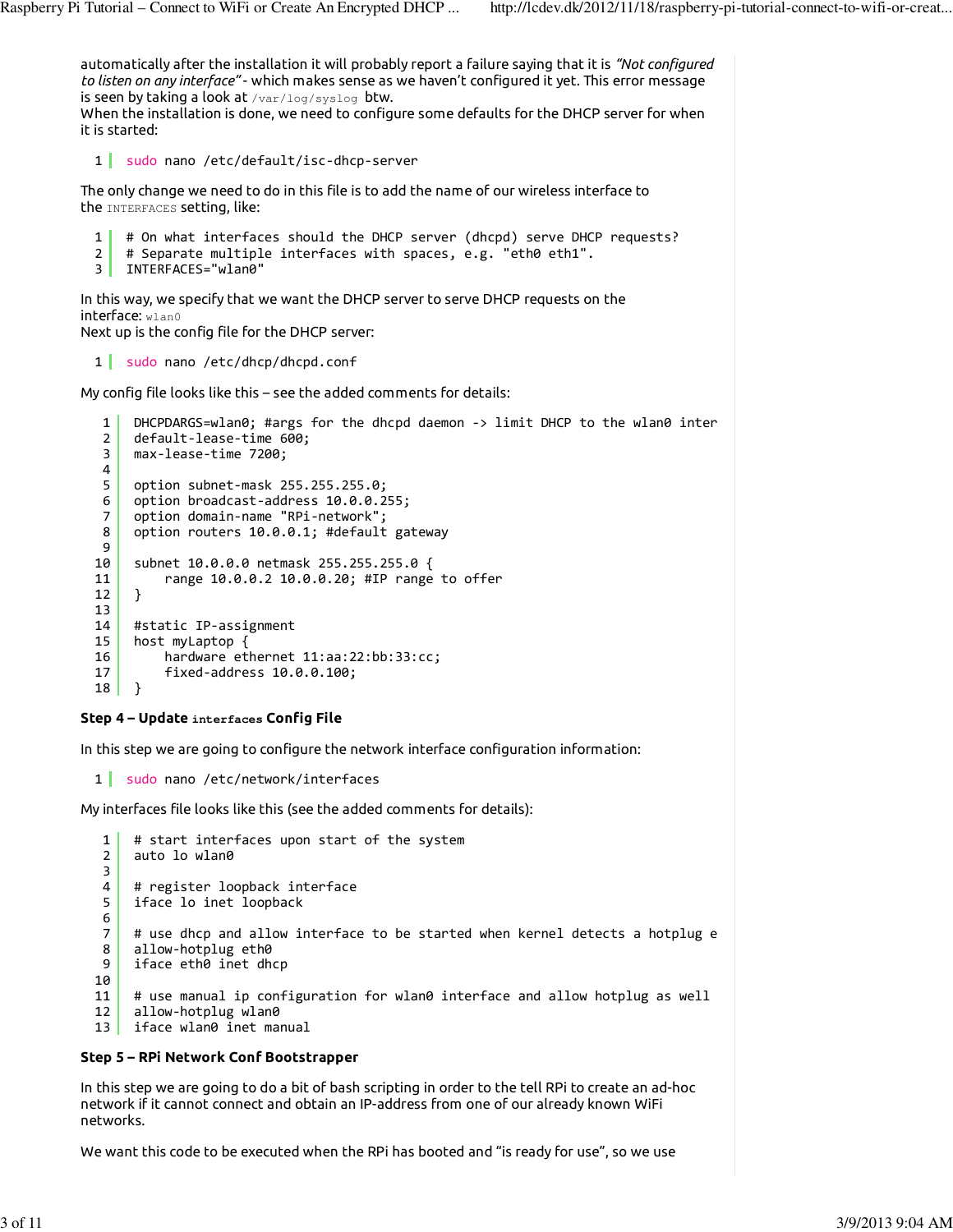rc.local as the container of our script:

1 sudo nano /etc/rc.local

The script I provide below requires that you use bash as the interpreter for the rc.local file – to do this, you need to change the very first line (the shebang) to:

1 **#!/bin/bash**

The script I provide here (RPi Network Conf Bootstrapper) should be put at the end of the rc.local file – the script goes as follows:

```
1
 2
 3
 4
 5
 6
 7
 8
 9
10
11
12
13
14
15
16
17
18
19
20
21
22
23
24
25
26
27
28
29
30
31
32
33
34
35
36
37
38
39
40
41
42
43
44
45
46
47
     # RPi Network Conf Bootstrapper
     createAdHocNetwork(){
          echo "Creating ad‐hoc network"
          ifconfig wlan0 down
          iwconfig wlan0 mode ad‐hoc
          iwconfig wlan0 key aaaaa11111 #WEP key
          iwconfig wlan0 essid RPi #SSID
          ifconfig wlan0 10.0.0.200 netmask 255.255.255.0 up
          /usr/sbin/dhcpd wlan0
          echo "Ad‐hoc network created"
     }
     echo "================================="
     echo "RPi Network Conf Bootstrapper 0.1"
     echo "================================="
     echo "Scanning for known WiFi networks"
     ssids=( 'MyWlan' 'MyOtherWlan' )
     connected=false
     for ssid in "${ssids[@]}"
     do
          if iwlist wlan0 scan | grep $ssid > /dev/null
          then
              echo "First WiFi in range has SSID:" $ssid
              echo "Starting supplicant for WPA/WPA2"
             wpa_supplicant -B -i wlan0 -c /etc/wpa_supplicant/wpa_supplicant.con
              echo "Obtaining IP from DHCP"
              if dhclient ‐1 wlan0
              then
                   echo "Connected to WiFi"
                   connected=true
                   break
              else
                   echo "DHCP server did not respond with an IP lease (DHCPOFFER)"
                   wpa_cli terminate
                   break
              fi
          else
              echo "Not in range, WiFi with SSID:" $ssid
          fi
     done
     if ! $connected; then
          createAdHocNetwork
     fi
     exit 0
```
### **Step 6 – Prevent DHCP From Starting At Boot**

As we only want it to start if an ad-hoc network has been created, we need to tell the DHCP server not to start on boot:

1 sudo update-rc.d -f isc-dhcp-server remove

#### **Step 7 – Reboot and Test**

Now, everything should be setup and ready to work – so reboot the RPi and pay attention while it boots to make sure everything looks right.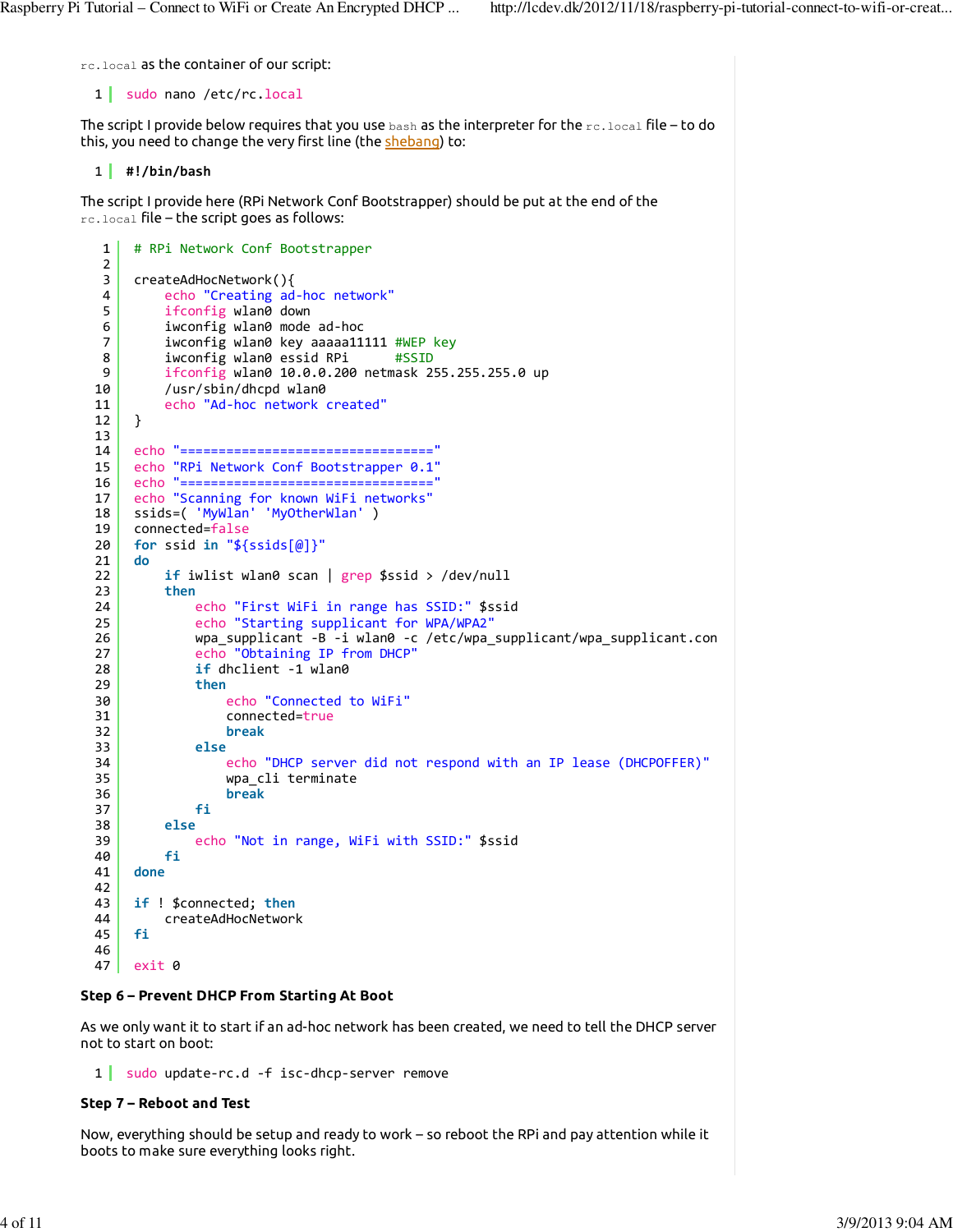# 1 sudo reboot

Finally, try to connect to the same network as the RPi and see if it responds to ping requests. Also, try to connect to its ad-hoc network and verify that the DHCP server is leasing you an IP.

## **Dones**

If everything looked okay, and your RPi is either connected to your WiFi or emits and ad-hoc network, everything should be working as expected **O** Otherwise, if you are experiencing problems, walk through the tutorial again and make sure that all your config files matches what is written in the tutorial – if that do not solve your problem, feel free to send me an e-mail or ask further question at the Raspberry Pi forum.

> « Getting Started with My Raspberry Pi – Part 2: RPi Specs and Peripherals Pro tip: Show "missing" Apps in Windows Store »

# **28 Responses to "Raspberry Pi Tutorial – Connect to WiFi or Create An Encrypted DHCP Enabled Ad-hoc Network as Fallback"**



Chris Hansen January 5, 2013 at 10:41 pm  $\frac{\text{#}}{\text{#}}$ 

I'm getting a syntax error on ssids=( 'MyWlan' 'MyOtherWlan' ) Any clue what that could be about?

Reply



Lasse Christiansen January 5, 2013 at 10:46 pm  $\frac{\textit{H}}{\textit{B}}$ 

Have you remembered to change the script interpreter to bash? (That is, changing the very first line of the rc.local script to: "# /bin/bash")

**Reply** 



Chris Hansen January 5, 2013 at 11:08 pm  $\frac{\textit{H}}{\textit{H}}$ 

Just double checked, and I had a 2nd SD card laying around so I ran through the instructions again on a vanilla Wheezy image. Set for bash and still the same error on boot. Right after the echo for Scanning for known Wifi networks. /etc/rc.local: 32: /etc/rc.local: Syntax error: "C" unexpected

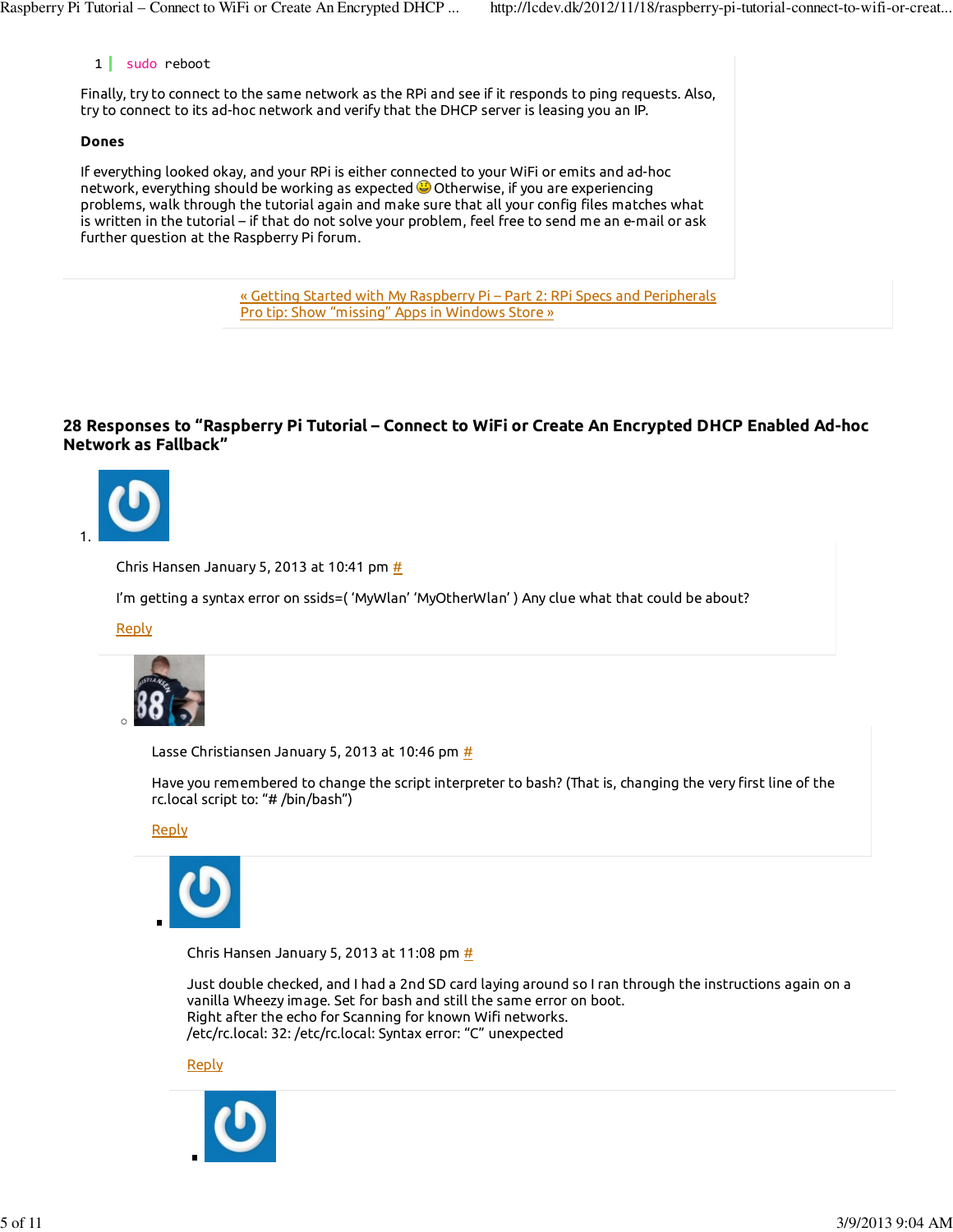



Lasse Christiansen January 5, 2013 at 11:17 pm  $\frac{\textit{H}}{\textit{B}}$ 

Oh, my bad – I've just realized that I have included the wrong syntax of how to specify the interpret Instead of "# /bin/bash" try this: "#!/bin/bash" – I was missing the exclamation mark (this has been in the blog post as well). Try it, and let me know if that made any difference  $\bigcirc$ 



Chris Hansen January 5, 2013 at 11:23 pm  $\frac{\textit{H}}{\textit{B}}$ 

I missed that twice >.< Works perfectly now.

### **Reply**



Lasse Christiansen January 5, 2013 at 11:26 pm  $\frac{\textit{H}}{\textit{B}}$ 

Great! Thanks for stopping by and letting me know  $\mathbf{\Theta}$ 



#### Lucas January 11, 2013 at 1:44 am  $\frac{\mu}{L}$

I am getting an error on boot up and down saying that there is something wrong with /etc/network /interfaces.

I deleted everything in that file and pasted in your code. Is that what I was supposed to do?

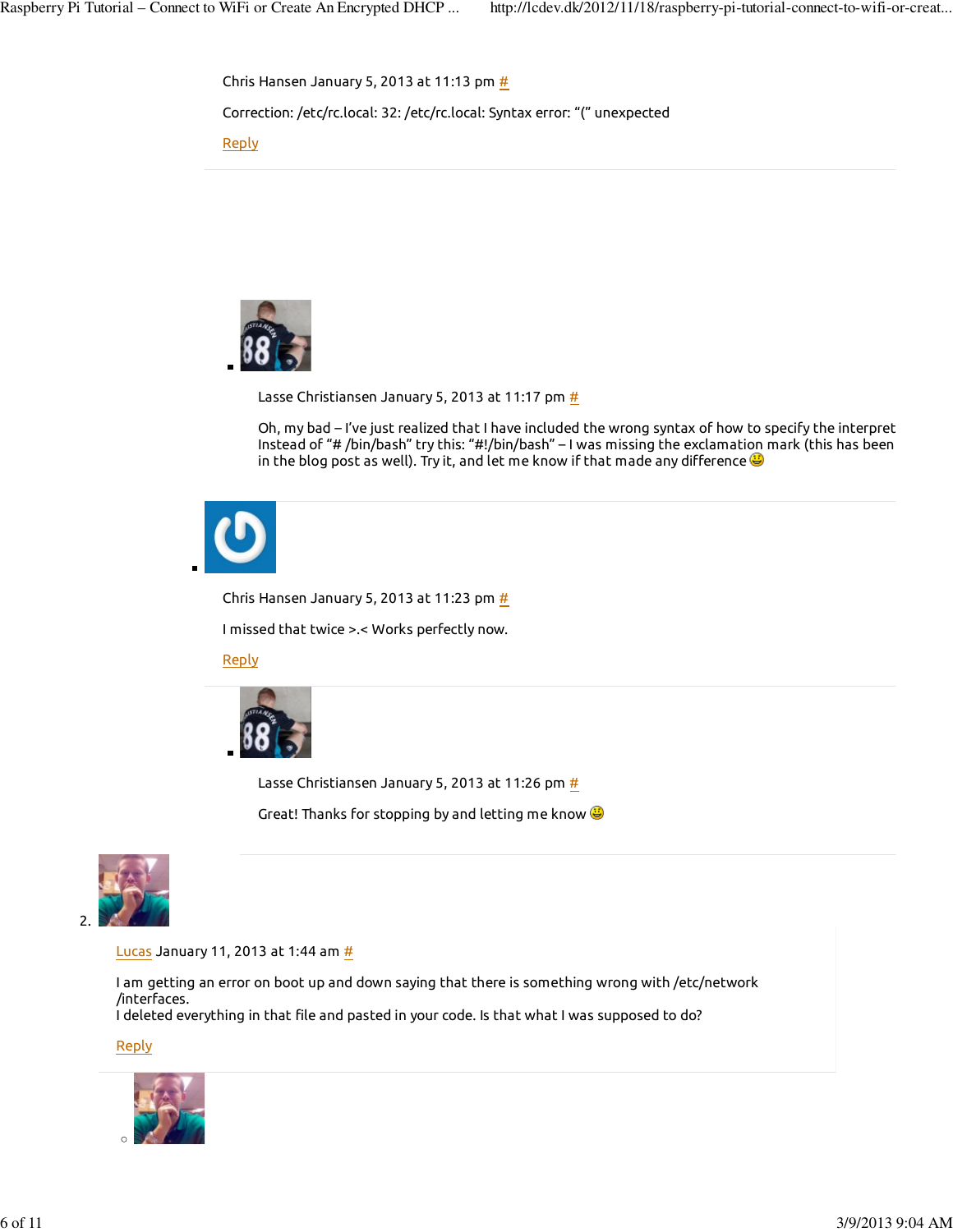Lucas January 11, 2013 at 1:52 am  $\frac{\mu}{L}$ 

Here is the error I get. Any help is appreciated.

[....] Configuring network interfaces…/etc/network/interfaces:3: misplaced option ifup: couldn't read interfaces file "/etc/network/interfaces" failed.

**Reply** 



Lasse Christiansen January 11, 2013 at 7:29 am  $#$ 

Hi Lucas, thanks for your comment.

I will double check the correctness of my interfaces file when I get my RPi booted later today.

However, I briefly searched for this issue, and it appears to me that the typical main root cause of this, is a syntax error in the interfaces file. So, first of all, are you absolutely, 100% sure, that the file you are using are identical to the one I show in this post?

If so, you could try again with an empty interfaces file and instead of copy pasting, try writing the exact content in the file – I have sometimes seen that doing a copy paste from one platform to the other induces some unwanted side-effects.

#### Reply



Lasse Christiansen January 11, 2013 at 8:07 pm  $\frac{\textit{H}}{\textit{H}}$ 

Hi Lucas, I have now compared the provided interfaces file in this blog post with the one currently runnin on my RPi – and they are identical. I also replaced my interfaces file on the RPi with a copy paste of the o from my blog post, and the interfaces settings loads without any issue on boot. So ye, currently, my only suggestion is that you start verifying that the interfaces file in this post is 100% equal to the one you use your RPi  $\bigcirc$  Let me know how it turns out  $\bigcirc$  Thanks.

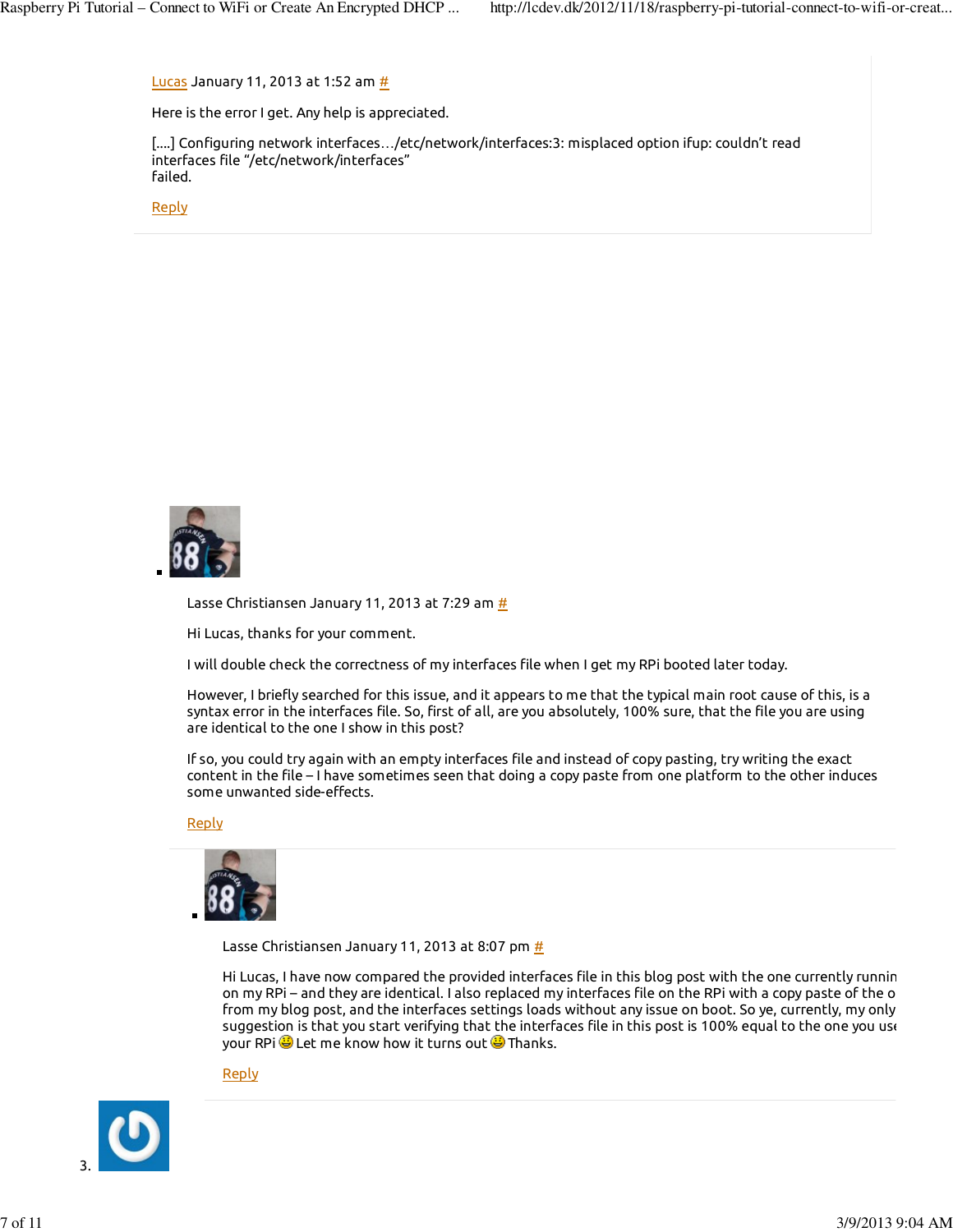

 $\underline{\mathsf{Dan}}$  January 20, 2013 at 3:52 pm  $\underline{\textit{#}}$ 

Thanks for the tutorial! Needed this for a project where the pi is in my car and needs to pull the latest code on boot if possible. Thanks a million

**Reply** 

Michael King February 5, 2013 at 12:12 am  $\frac{\mu}{L}$ 

First of all thank you for these detailed instructions. I am having an issue where ad-hoc wifi network is no longer available when the device connected to the ad-hoc network disconnects. This seems like perhaps there is another setting I need to make to tell the ad-hoc network to persist when a device disconnects?

When this happens, I have to reboot the Raspberry Pi which allows me to re-establish the ad-hoc connection. Note if I have the Raspberry Pi connected to an access point, the connection to the Raspberry Pi can always be re-established.

So it is as if the networking stack has crashed when in ad-hoc mode and a device disconnects.

Any advice here to help resolve this would be greatly appreciated.

Reply



Matt February 5, 2013 at 1:51 am #

Thanks for a great tutorial. Very useful. It's worked fine for me up until the part when i try to connect other devices to my ad-hoc network. They just time out when try to lease an ip address. If I allow my android phone (for instance) to use it's own ip settings, it finds an address (albeit outside the range supposed to be leased by the dchp), but i can't connect to the default gateway.

Any suggestions!? Many thanks!

Reply



Lasse Christiansen February 6, 2013 at 8:54 am #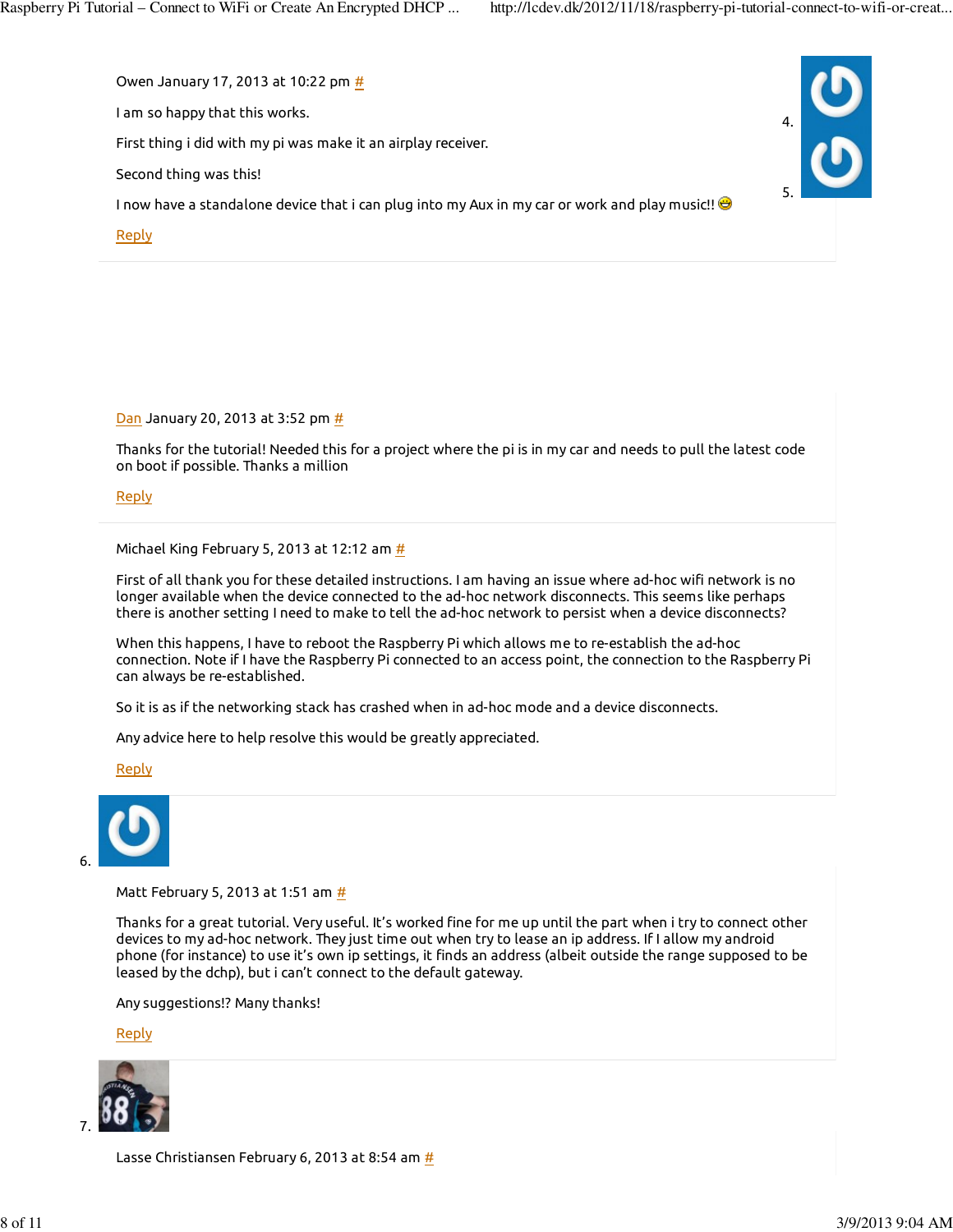Hi Matt and Michael, thanks for your comments – I will take a look at both during the weekend  $\bigcirc$ 

### **Reply**

Adrian Cristian Pop February 8, 2013 at 2:38 pm  $\frac{\textit{H}}{\textit{B}}$ 

Thanks for the effort put into making this tutorial. I've done a little bit more and added a router script with iptables rules in case it makes a hotspot.

Reply



Lasse Christiansen February 8, 2013 at 2:42 pm  $\frac{\mu}{2}$ 

Hi Adrian, that sounds great! Just out of interest, could you please share a link to a blog post describing your script (if a such exist)?

Reply



Lasse Christiansen February 10, 2013 at 10:53 pm  $\underline{\#}$ 

Hi Matt and Michael, I have unfortunately been fully occupied the entire weekend, but if I get some more spare time in the next week, both of your "issues" are on my list and I will look into it.  $\bullet$ 

Reply



Warren February 14, 2013 at 5:43 pm  $\frac{\textit{H}}{\textit{H}}$ 

I followed the tutorial but and I was observing erratic behavior when the rc.local script creates the ad-hoc network and executes the 'iwconfig wlan0 mode ad-hoc' command. I was getting: Error for wireless request "Set Mode" (8B06): SET failed on device wlan0 ; Device or resource busy.

The strange thing was that this would occur only once every 2 or 3 times upon full (power-unplugged) reboot. I was using a Tenda Wi-Fi dongle plugged into a powered usb hub, but found that using a BT-Micro3H2X (combination Bluetooth WiFi) dongle plugged directly into the RPi, the problem has not reappeared.

Excellent tutorial; many thanks!

Reply



Lasse Christiansen February 17, 2013 at 11:31 am  $#$ 

@Michael – I just tried connecting to my RPi, then disconnect and re-connect again – thus, I cannot reproduce the exact same problem. Which type of WiFi device are you using?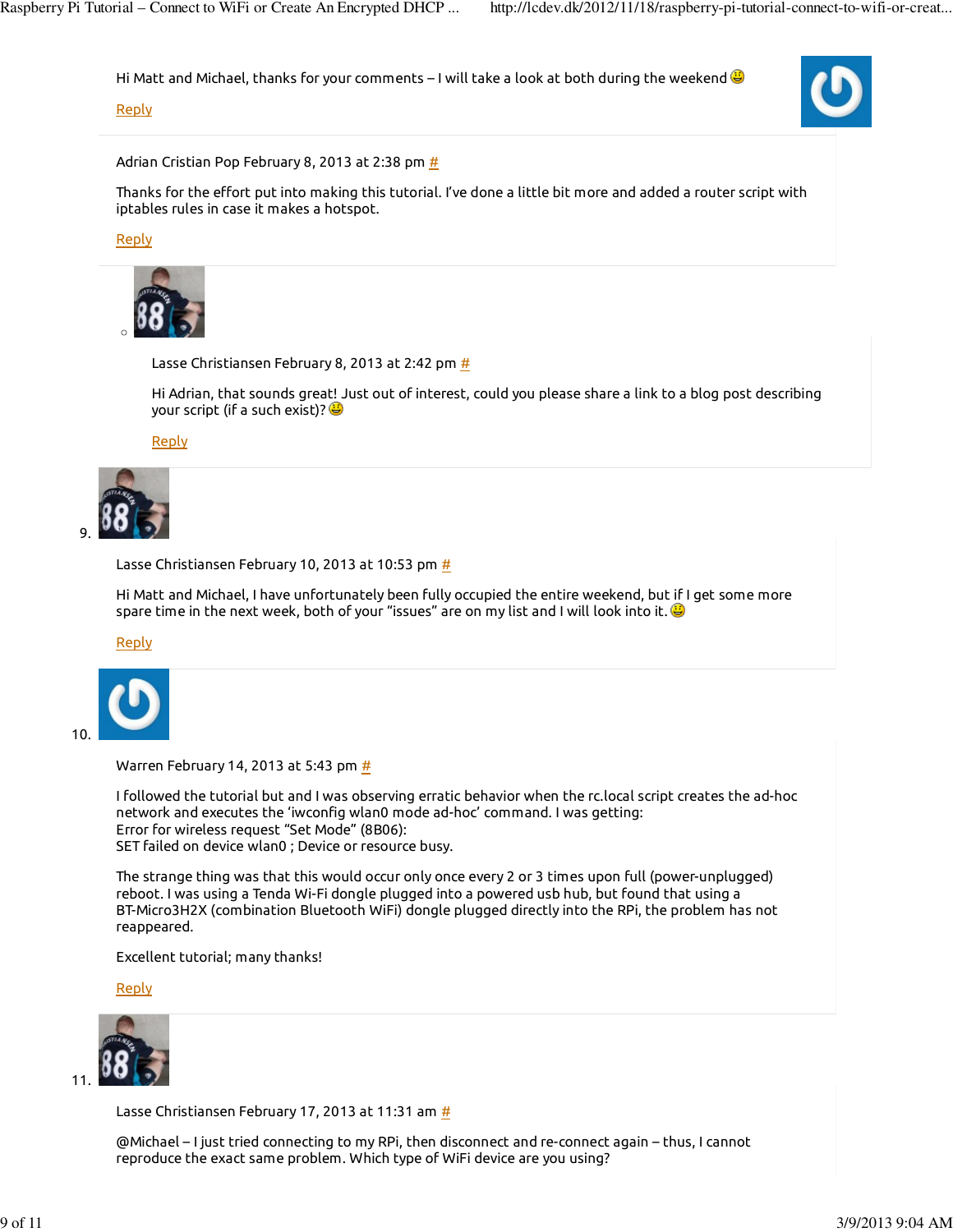# Reply



Lasse Christiansen February 17, 2013 at 11:36 am #

@Matt – have you tried connecting using a PC? As far as I know, Android devices are still not able to connect to Ad Hoc networks out of the box.

Reply



Matt February 25, 2013 at 7:55 pm #

Hi Lasse, thanks for your reply. Yes, I have tried it from a PC also, but I get a similar problem. The PC says that it is connected, but it is not leased an IP address, and does not receive any packets from the RPi. I've followed your tutorial exactly….very odd!

Reply



Lasse Christiansen February 25, 2013 at 9:10 pm  $\frac{\textit{H}}{\textit{B}}$ 

Hi Matt, thanks for your reply  $\bigcircledast$  I have a couple of questions that might help narrow the issue down – have you checked that the DHCP server is actually running? Is the DHCP server complaining about an invalid config file when started? Which WiFi device are you using? Have you tried starting the "RPi Network Conf Bootstrapper" from the terminal and checked that everything went well (that no errors were returned?)

Reply



Hans March 3, 2013 at 12:19 pm #

Hi Lasse, first i want to say is THANK YOU  $\bigcirc$ . I have RPi (rasbian wheezy, but 256MB version) and same wifi usb adaptor Edimax EW-7811Un. I would like create adhoc "server" on windows 7 ( in this post – http://raspberrypi.org/phpBB3/viewtopic.php?f=63&t=34895 ) but i was unsuccessful. So i found your really great tutorial and do this way ( "server" on raspberry ) and this works. But when i start (boot) RPi, it stay while on "Obtaining IP from DHCP" then write on screen " DHCP server did not respond with an IP lease (DHCPOFFER) " and then "Failed to connect to wpa\_supplicant – wpa\_ctrl\_open: No such file or directory " and finaly Creating ad-hoc network. This problem is now OK for me, because i need only Ad-Hoc network ( for internet (for update) i use cable). Is there any way to choose what i want. I think in script will be something like this – echo "Choose: For wifi write "w" and for AdHoc write "a" " then user write W or A for option that he want. But that is just detail. More main thing i would like to change is transfer speed, edimax can work in 802.11 N mode, but when i wrote " iwconfig wlan0 " it show me only 54mb/s (so it is 802.11 G mode?). Is there any way to change transfer speed, because i stream video from USB camera with MJPG-STREAMER (by BobTech) and there is 3 seconds delay between reality and video, so i think that higher transfer speed is better.

THANK YOU AGAIN for this tutorial Hans